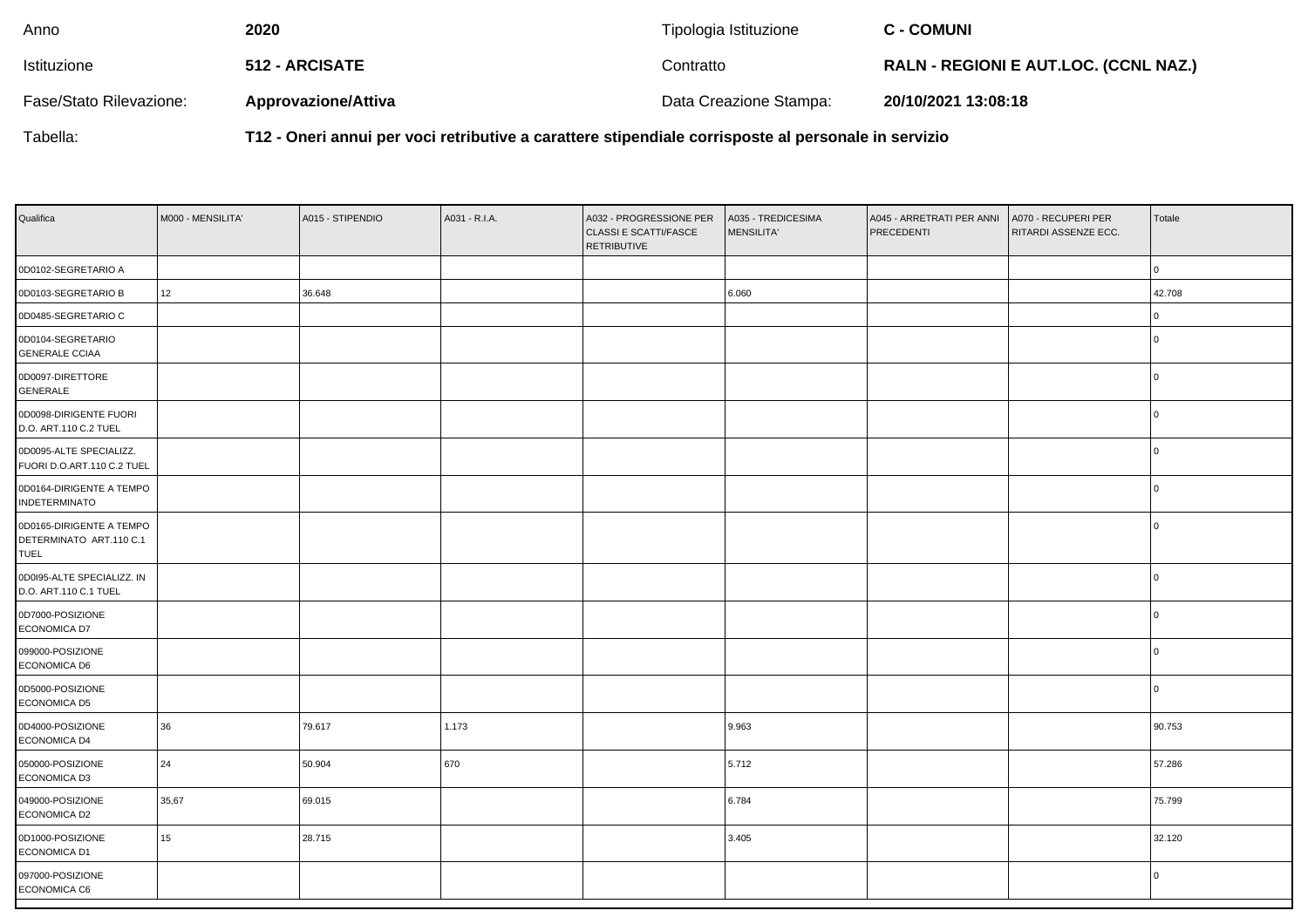| 046000-POSIZIONE<br><b>ECONOMICA C5</b>        | 22     | 41.989  | 891   | 3.608  |    | 46.488  |
|------------------------------------------------|--------|---------|-------|--------|----|---------|
| 045000-POSIZIONE<br>ECONOMICA C4               | 84     | 154.603 | 2.143 | 13.152 |    | 169.898 |
| 043000-POSIZIONE<br>ECONOMICA C3               | 36     | 64.229  |       | 5.390  |    | 69.619  |
| 042000-POSIZIONE<br>ECONOMICA C2               | 160,17 | 278.012 | 337   | 23.354 | 78 | 301.625 |
| 0C1000-POSIZIONE<br>ECONOMICA C1               | 12     | 20.344  |       | 1.707  |    | 22.051  |
| 0B8000-POSIZIONE<br>ECONOMICA B8               |        |         |       |        |    | l O     |
| 0B7A00-POSIZ. ECON. B7 -<br>PROFILO ACCESSO B3 |        |         |       |        |    | l O     |
| 0B7000-POSIZ. ECON. B7 -<br>PROFILO ACCESSO B1 |        |         |       |        |    | l O     |
| 038490-POSIZ.ECON. B6<br>PROFILI ACCESSO B3    |        |         |       |        |    | l O     |
| 038491-POSIZ.ECON. B6<br>PROFILI ACCESSO B1    |        |         |       |        |    | l O     |
| 037492-POSIZ.ECON. B5<br>PROFILI ACCESSO B3    |        |         |       |        |    | l O     |
| 037493-POSIZ.ECON. B5<br>PROFILI ACCESSO B1    | 24     | 39.285  | 121   | 3.307  |    | 42.713  |
| 036494-POSIZ.ECON. B4<br>PROFILI ACCESSO B3    |        |         |       |        |    | l O     |
| 036495-POSIZ.ECON. B4<br>PROFILI ACCESSO B1    |        |         |       |        |    | l O     |
| 055000-POSIZIONE<br>ECONOMICA DI ACCESSO B3    | 9      | 14.298  |       | 1.205  |    | 15.503  |
| 034000-POSIZIONE<br><b>ECONOMICA B3</b>        | 12     | 9.599   |       |        |    | 9.599   |
| 032000-POSIZIONE<br><b>ECONOMICA B2</b>        | 30,67  | 46.853  |       | 3.932  |    | 50.785  |
| 054000-POSIZIONE<br>ECONOMICA DI ACCESSO B1    |        |         |       |        |    | l O     |
| 0A6000-POSIZIONE<br>ECONOMICA A6               |        |         |       |        |    | 0       |
| 0A5000-POSIZIONE<br>ECONOMICA A5               |        |         |       |        |    | l 0     |
| 028000-POSIZIONE<br>ECONOMICA A4               |        |         |       |        |    | l 0     |
| 027000-POSIZIONE<br>ECONOMICA A3               |        |         |       |        |    | l 0     |
| 025000-POSIZIONE<br>ECONOMICA A2               |        |         |       |        |    | l 0     |
|                                                |        |         |       |        |    |         |